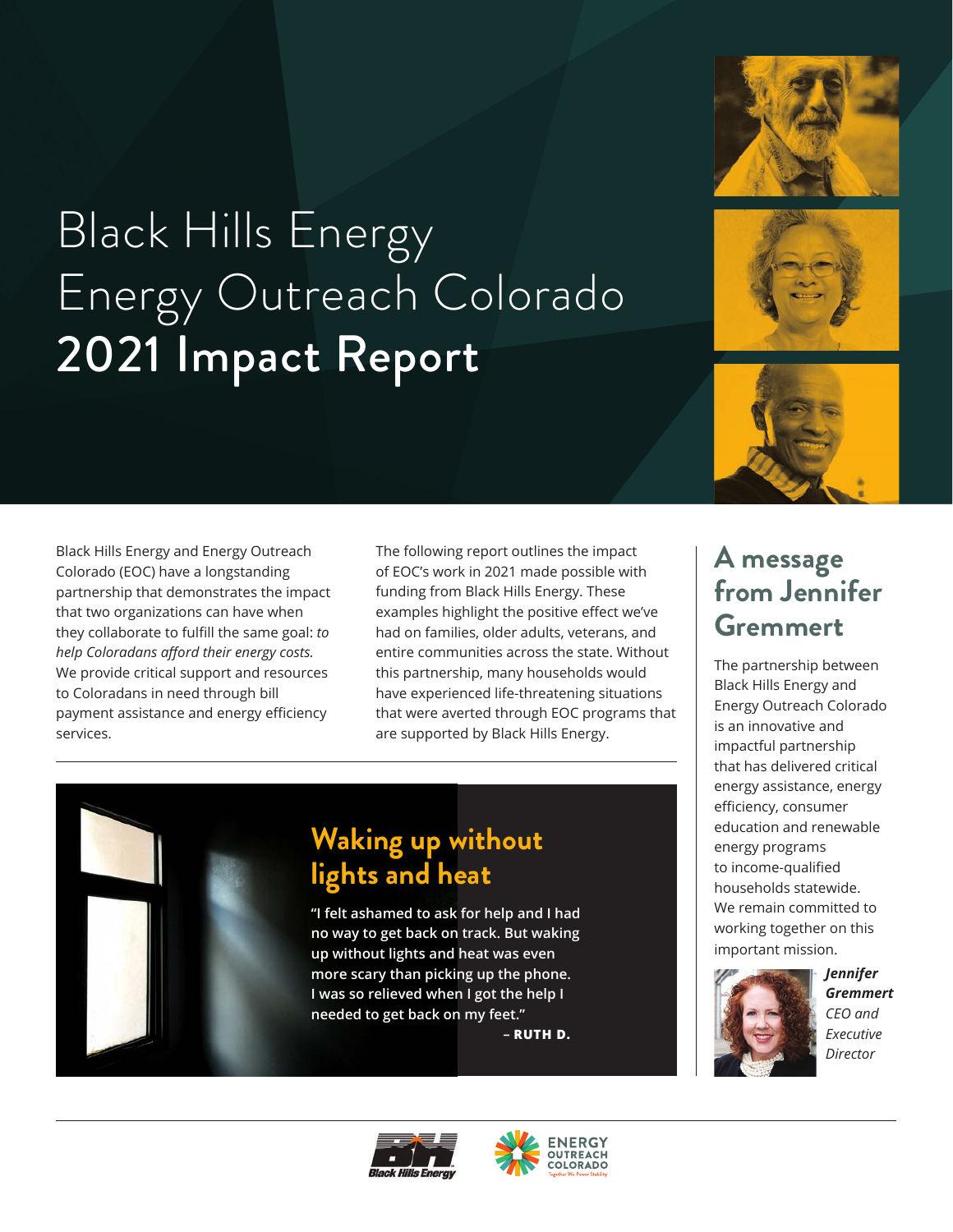# 2021 Program Summaries

The EOC and Black Hills Energy collaboration provided the following impacts.

## BILL PAYMENT ASSISTANCE PROGRAM In 2021, 1,263 households received bill payment assistance. **Who we served** Households reported at times they had to go without food to pay their bills **268** Households kept their home at an uncomfortable temperature **546** Homes with children living in them **1,402** Adults over the age of 60 **300** Veterans **70** Disabled participants **416**

### NONPROFIT ENERGY EFFICIENCY PROGRAM (NEEP)

When nonprofit organizations struggle to afford their energy costs, they are distracted from being able to focus on providing important services to our communities. With support from Black Hills Energy, we installed critical energy efficiency upgrades for 9 nonprofit organizations. Organizations included those that provide health and dental services, food pantries, shelters, and more.





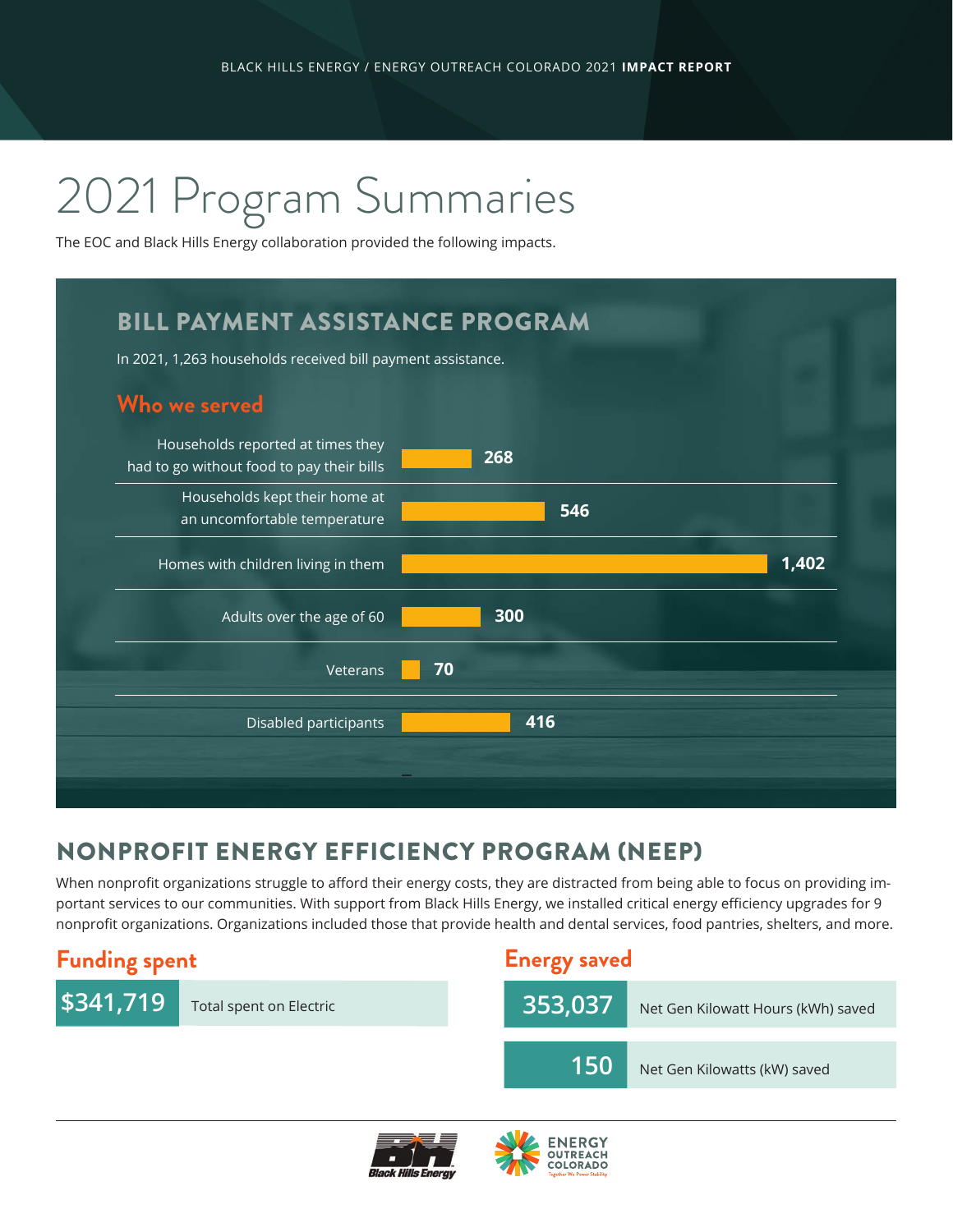

With Black Hills Energy's support and funding, EOC provided 45 properties important energy efficiency upgrades which contributed to a reduction in energy costs. The money saved helps ensure that building owners can afford to keep rents affordable and their tenants remain housed.



The need for energy assistance continues to grow. Thanks to our partnership with Black Hills Energy, EOC has been able to provide critical energy efficiency services to vulnerable Coloradans.